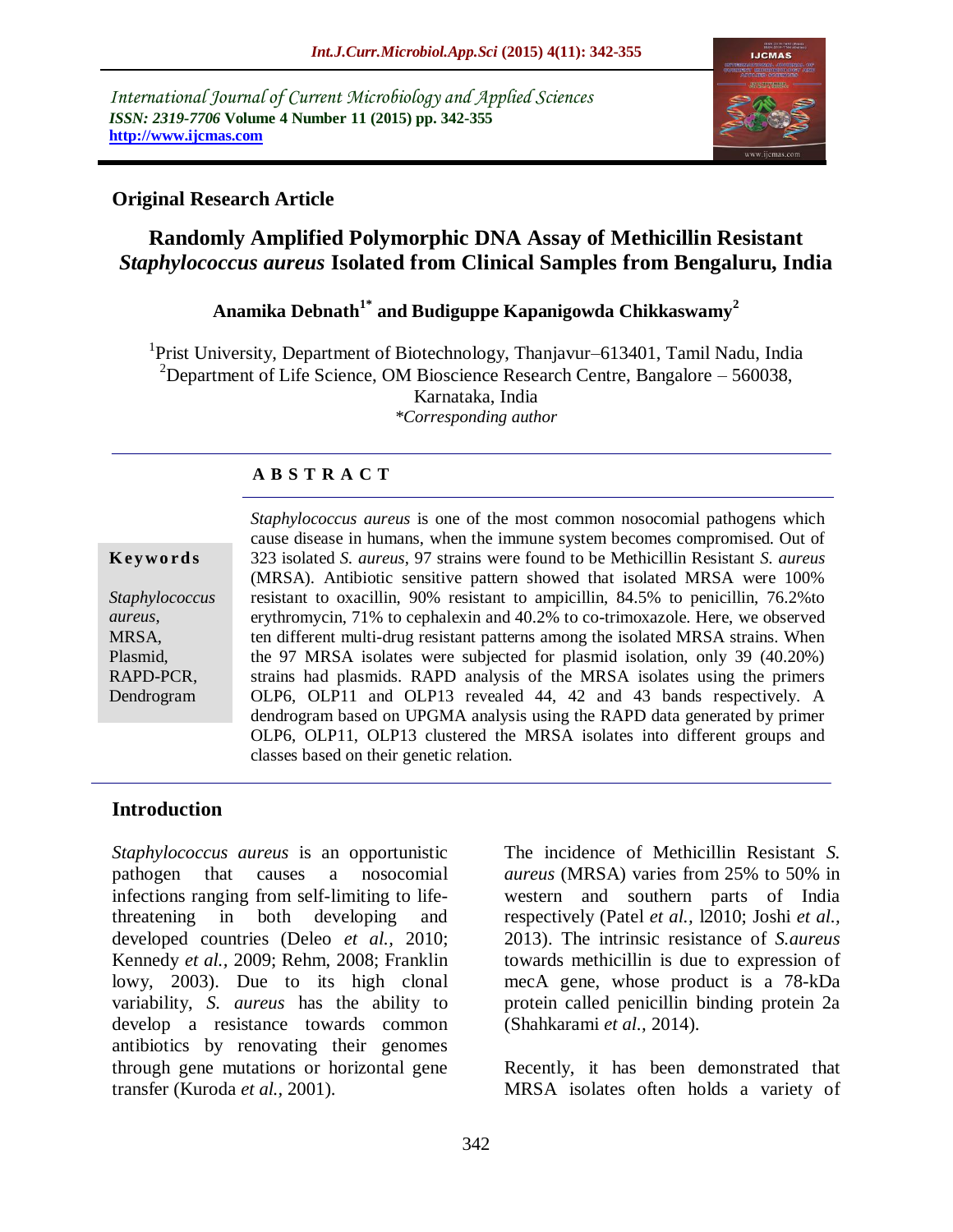resistance genes which displays resistance to most common antibiotics. Moreover, the percentage of MRSA isolates that show resistant to several classes of antibiotics is significantly higher than methicillin susceptible *S. aureus* (MSSA) (Intrakamhaenga *et al.,* 2012). Now, in India the MRSA is endemic (Joshi *et al.,* 2013). The widespread occurrence of MRSA with increasing resistance to a wide range of antibiotics other than methicillin imposes a serious threat to patients and health care setups (Diep *et al.,* 2008). Even though the occurrence of MRSA is higher in developing countries, but the data about the genetic variability are scarce (Gerardo Alvarez-Uria and Raghuprakash Reddy, 2012). Today, there are numerous conventional methods available such as bacteriophage typing, ribotyping and capsular typing to determine the genetic variability among the clinical isolates (Gaurav Kumar Singh *et al.,* 2014). But the situation warrants a fast and trustworthy genetic characterisation method for MRSA (Idil *et al.,* 2014).

Randomly Amplified Polymorphic DNA (RAPD), a simple PCR based technique, has been extensively used for epidemiological analysis. Moreover, RAPD primers can effectively scans the whole chromosomal DNA for the presence of small inverted repeats and amplifies the intervening DNA segments of variable length that can be used for identifying genetic variation and establishing strain-specific fingerprints. Also the assay can be performed with low concentration of DNA using short synthetic oligonucleotide primers in length (Idil N *et al.,* 2014). Based on their versatility and easy handling, PCR based RAPD is widely used in epidemiological study of MRSA. Moreover, it is very useful to have a precise microbial databases linking genetic marker and their clinical outcomes in order to control their spread.

The objectives of the present study are to examine the plasmid profile using gel electrophoresis and analyse the molecular diversity of the multidrug resistant MRSA isolated from various clinical samples using RAPD-PCR.

## **Material and Methods**

#### **Collection and identification of Methicillin Resistant** *S. aureus*

A total of 671 clinical samples including urine, pus, sputum, semen, ET secretion, and swabs from vagina, umbilical, nasal, throat, ear, eye were collected and screened for *S. aureus* during 2011-2015 from different hospitals located in Bengaluru. All the samples were aseptically handles and processed. The morphotypes were done for all the collected samples using Gram`s staining method. The colonies of Grampositive cocci in clusters were further inoculated on to the blood agar plates (aerobic with 5% carbon-di-oxide), MacConkey agar and Robertson cooked meat medium (RCM) for further sub culturing and incubated at 37°C for 24 hours. All the confirmed *S. aureus* strains were subsequently tested for methicillin resistance based on Kirby-Bauer disk diffusion method using oxacillin disc contained from Hi-Media Laboratories Pvt. Ltd. and the results were evaluated according to the Clinical and Laboratory Standards (CLSI). The isolates were considered methicillin resistant if the zone of inhibition was 10 mm or less.

### **Plasmid DNA extraction**

Extraction of the plasmid DNA from all isolates was carried out using alkaline lysis method (Sambrook *et al.,* 1989). Briefly, a single colony is inoculated in nutrient broth and incubated at 37°C. Then the overnight grown cells are harvested and suspended in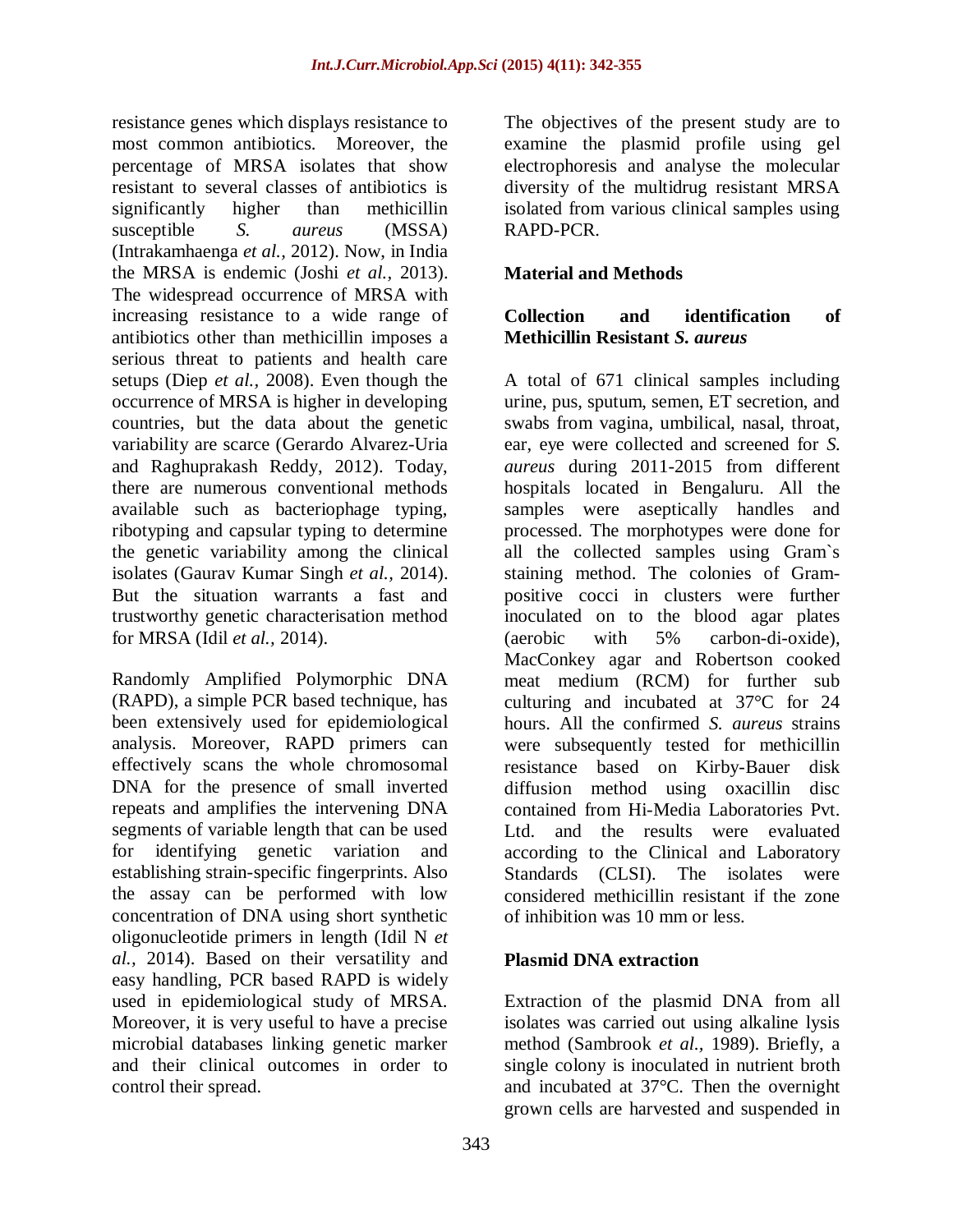200<sub>ul</sub> of solution A (100<sub>m</sub>M glucose; 50mM Tris hydrochloride (pH 8); 10mM EDTA) containing 10 mg of lysozyme per ml and incubated for 30 minutes at 37°C. 400μl of freshly prepared 1% sodium dodecyl sulfate in 0.2 N NaOH is added and the samples are mixed gently by inverting tubes, 300μl of a 30% potassium acetate solution (pH 4.8) is added and the samples are mixed by vortexing. After incubating the tube on ice for 5 minutes, the debris is removed by centrifugation. The supernatant is collected and extracted once with a phenol-chloroform mixture (1:1) and precipitated with an equal volume of isopropanol. The pellet that has plasmid DNA is then dissolved using TE buffer and stored at appropriate temperature.

## **Analysis of plasmid DNA by Gel electrophoresis**

The isolated plasmids were loaded on a 1% agarose gel in Tris-Acetate-EDTA (TAE) buffer and run two hours at 100 v in  $1 \times$  TAE buffer. Then the gel is stained with 0.5 μg/mL ethidium bromide and photographed using gel documentation system. The molecular weight of the plasmid was determined by running  $\lambda$  phage DNA as ladder digested with EcoRI/HindIII restriction enzyme.

### **Isolation of chromosomal DNA for RAPD-PCR**

Multidrug resistant strains of MRSA were selected for chromosomal DNA isolation. Genomic DNA was extracted using in-house standardized method then estimated using standard spectrophotometer method. Briefly, colonies of pure MRSA isolates are harvested from each agar plates and suspended in 3 ml of nutrient broth and incubated overnight at 37°C. Then 1.5 ml of overnight grown culture was centrifuged and the pellet was suspended in 600 μl lysis buffer and vortexed. Then equal volume of phenol/chloroform was added and mixed gently. After centrifugation, the upper aqueous phase was transferred into a clean microfuge tube and 3 volumes of ice cold ethanol was added. Then the tube was incubated at -20 °C for 30 min and centrifuged for 15 min at 4°C. The pellet was washed with 70% ethanol and dissolved in TE buffer. The purified chromosomal DNA was stored at appropriate temperature for further experiments.

## **RAPD fingerprinting and analysis**

RAPD-PCR assay was carried out as described by Williams *et al.* (1990). Approximately 25 ng of chromosomal DNA was used per reaction. Amplifications were performed in 25μl of buffer solution containing 3μM of oligonucleotides, 200μM of each deoxynucleoside triphosphates (Promega, Madison, USA), 3.5mM MgCl<sup>2</sup> and 2.5U of DNA Taq polymerase (Promega). The oligonucleotides OLP6 (5′- GAGGGAAGAG-3'), OLP11 (5'-ACGATGAGCC-3′) and OLP13 (5′- ACCGCCTGCT-3′), with 60–70% of G-C content and containing non-palindromic sequences were used for DNA amplification. The amplifications were performed in a PCR Express thermal cycler (Hybaid, United Kindom). The amplification consisted of a cycle of predenaturation at 94°C for 5 min, followed by 40 cycles of 1 min at 93°C, 1.30 min at 37°C and 1 min at 72°C. A final extension step of 72°C for 8 min is included in all amplifications. A negative control of the same reaction mixture with water instead of chromosomal DNA was included in each run. In addition, a positive control, containing the same reactive with chromosomal DNA as a well characterized reference strain (S. aureus strain ISP479) was also included. Each isolate was tested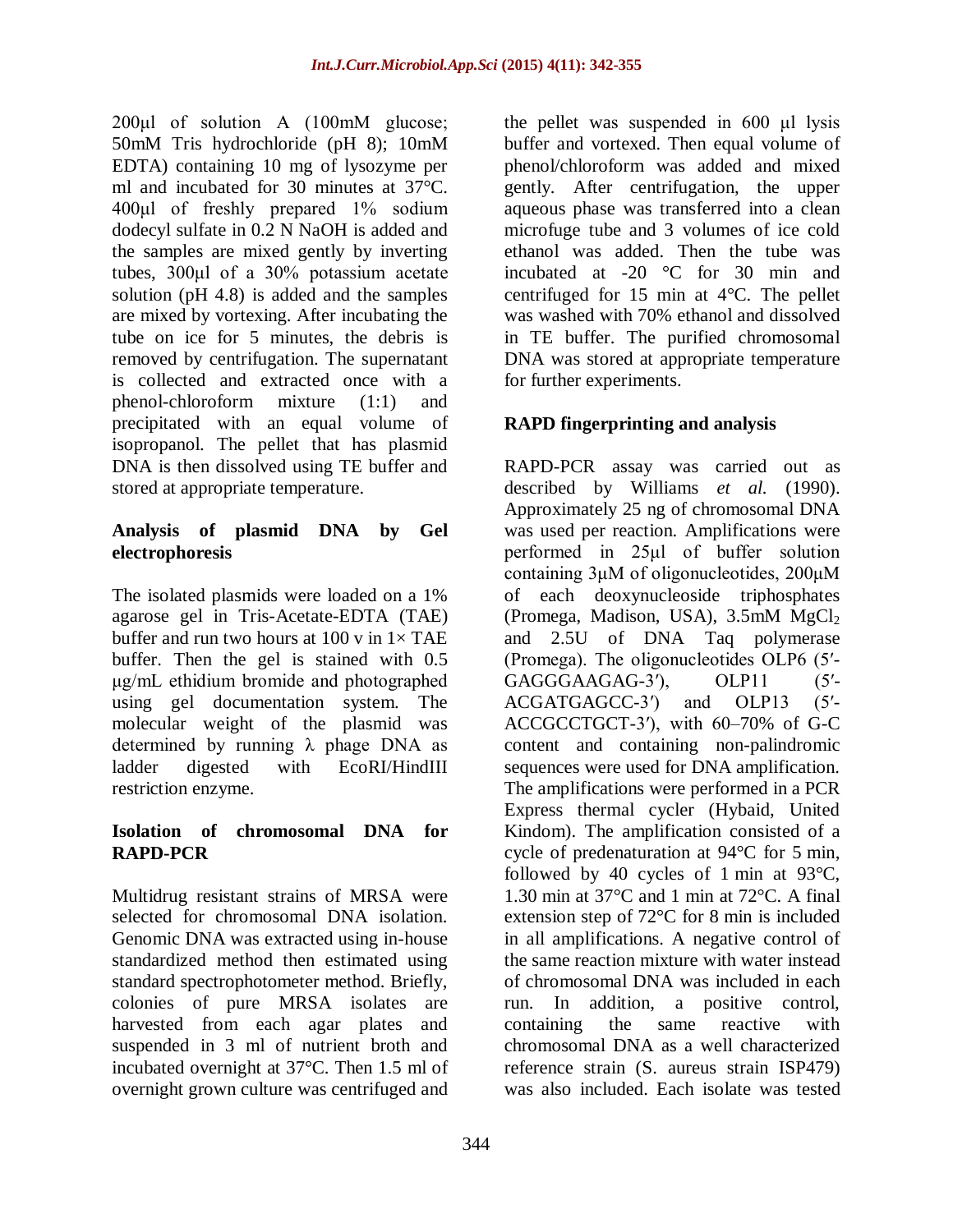under the same conditions at least twice with the selected oligonucleotides. Amplified products were separated by electrophoresis in a 1.5% agarose gel (Promega) in 0.5 X TBE buffer at a constant voltage of 4 V/cm and stained with ethidium bromide (0.5 μg/ml) and photographed. The photographed RAPD PCR banding patterns generated with each primer were analysed using similarity and distance matrix. The dendrogram were generated using Pearson coefficient (formula:  $d = (1 - r) *100$ ) and Jaccard method.

### **Results and Discussion**

The extensive use of broad-spectrum antibiotics has led to the wide spread occurrence of nosocomial infections by multi drug resistant microorganisms (Courvalin and Weber, 2005; Chikere *et al.,* 2008). There are many typing systems available, in order to obtain the information about the source and mode of transmission of the nosocomial pathogen. Among that, antibiogram draws an enough attention due to its simple method and it widely used to indicate the emergence and prevalence of the new multidrug strains. But, the problem is the susceptibility patterns of the nosocomial pathogen, for example MRSA is tend to vary very often, since the antibiotic resistance are acquired through R plasmid which can easily gained or cured. On the other hand, the sensitivity patterns are poorly discriminative, since the antibiotics misuse may favour the emergence of resistance concurrently in independent strains (Andrasevic *et al.,* 1999). So, in this present study we aimed to analyse the plasmid profile using gel electrophoresis and to examine the molecular diversity of the multidrug resistant MRSA isolated from various clinical samples using RAPD-PCR.

First, we performed the prevalence and

antibiotic susceptibility study using identified *S. aureus* strains from clinical specimens such as urine, pus, sputum, semen, ET secretion, and swabs from vaginal, umbilical, nasal, throat, ear and eye. A total number of 671 clinical specimens were subjected for *S. aureus* screening. Out of which 323 (48.14 %) were identified as *S. aureus*. Then, all the confirmed *S. aureus* isolates were subjected for methicillin resistance screening using Kirby-Bauer disk diffusion method. Out of 323 identified *S. aureus*, 226 (70 %) and 97 (30%) isolates were confirmed as MSSA and MRSA respectively (Figure 1).

The drug resistance patterns of the isolated MRSA were found to be highly variable (Table 1). The antibiotics resistance patterns among the MRSA and MSSA isolates showed 100% resistant to oxacillin, 90% resistant to ampicillin, 84.5% to Penicillin-G, 76.2% erythromycin, 71% to cephalexin and 40.2% to cotrimoxazole. However, here we reported that 7.22% and 28.87% of the identified MRSA strains are resistance to linezolid, and vancomycin respectively. The other contemporary reports state that all the MRSA isolated in major southern districts of Tamilnadu are 100% susceptible to vancomycin and most of them were susceptible to linezolid (Rajaduraipandi *et al.,* 2006). Similarly, lower resistance of MRSA strains towards to linezolid was also reported by Tsiodras (2001).

Higher percentage of intermediate resistance was noted against antibiotics such as gentamycin and ciprofloxacin. Except for amoxicillin, penicillin and tetracycline, MSSA isolates exhibited intermediate resistance to all antibiotics, suggesting that more isolates can become resistant in the near future (Data not shown). Recent study on the spectrum of antimicrobial resistance among MRSA reported the ciprofloxacin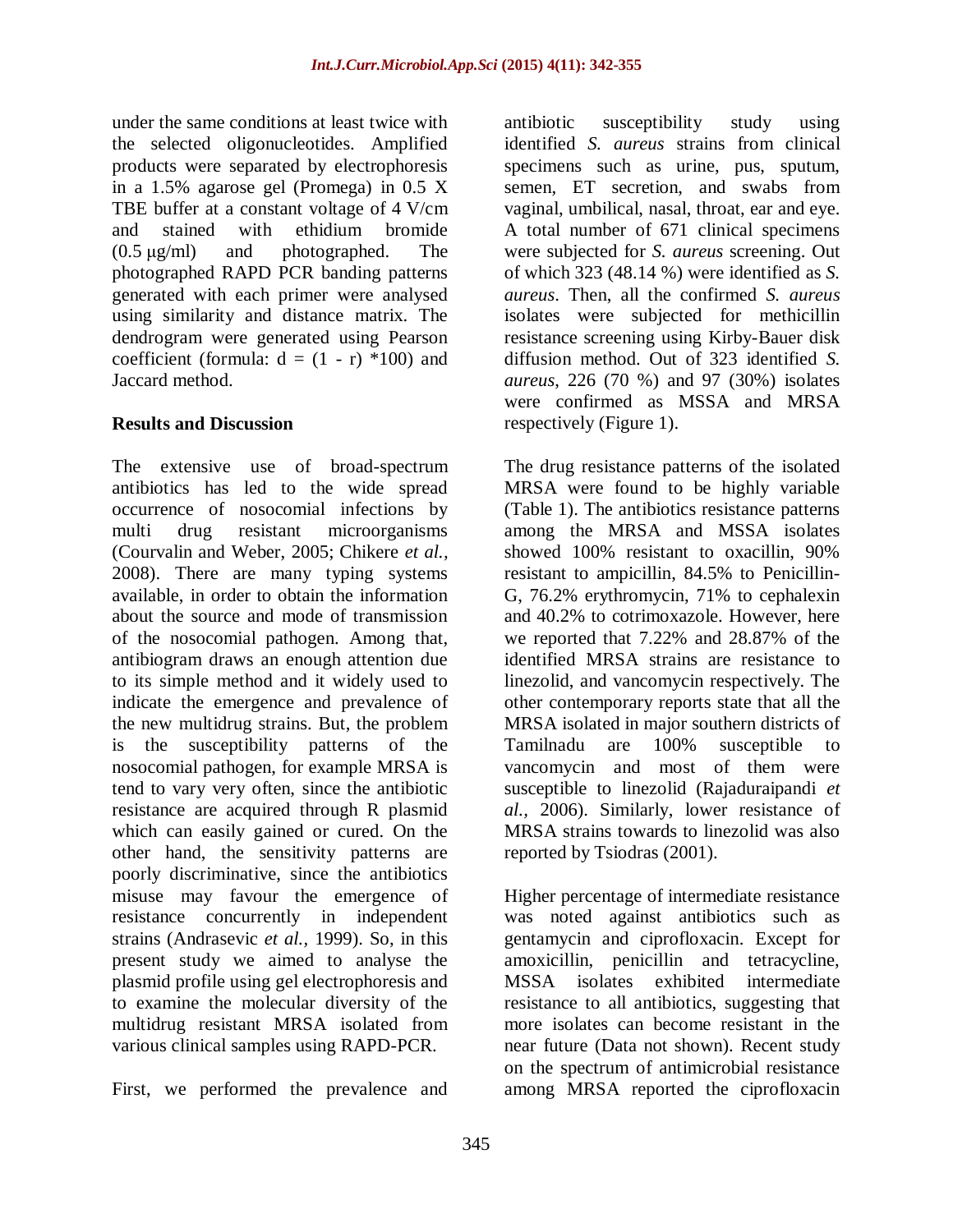resistance was as high as 90% (Qureshi AH *et al.,* 2004). In contrast, here we reported that 59.79% of the MRSA strains resistant to ciprofloxacin and a further lower resistant rate to amikacin (15.46%). An increase of gentamicin resistance from 0% before 1996 to 80% after 1996 has been reported. However, it was reported that only 8% MRSA were resistance to gentamicin as against our present data (Pulimood TB *et al.,* 1996). Moreover, here we observed 10 different multi-drug patterns among MRSA samples collected from various clinical samples respectively (Figure 2).

Then all the isolated 97 MRSA strains were subjected for plasmid isolation using alkaline lysis method. Here out of 97 only 39 (40.20%) isolates had plasmids. The representative plasmid profile photograph is shown in figure 3. Plasmid analysis of representative MRSA isolates also demonstrates the presence of a wide range of plasmid sizes, with no consistent relationship between plasmid profiles and resistance phenotypes. Plasmid profile analysis appears to be of very low discriminatory capacity in the investigation of MRSA epidemiology because of the nondetection of plasmids in 60 % of the MRSA isolates. Based on the antibiotic resistance patterns (Table 1, Figure 2) and the plasmid profiling (Figure 3), 10 MRSA strains were selected based the strain that shows resistance to maximum number of antibiotics (more than 7 antibiotics). RAPD-PCR technique was used as a tool to assess the genetic relationship of those selected MRSA strains. The selected 10 MRSA strains are isolated from two different locations i.e., 5 strains namely S1, S2, S3, S4, and S5 from location 1 and S6, S7, S8, S9 and S10 from location 2 (Table 2).

It's well documented that RAPD-PCR is one of the most widely used method to investigate the genetic variability of any given nosocomial pathogen, moreover in RAPD the power of designated and discriminatory primers can be been easily assessed (Hojo *et al.,* 1995; van Belkum *et al.,* 1995; Neela *et al.,* 2005; Nikbakht *et al.,* 2008). The discriminatory powers of primers are evaluated based on the revealed banding profiles which provide the genotype of the isolates. So the choice of the RAPD primes is one of the most critical factors that helps in the occurrence of different banding patterns. Based on the above said criteria, in this study we have chosen three oligonucleotides that produce a high number of bands and a limited number of low intensity bands were used (Table 3). The dendrogram was constructed individually for the banding profiles of the three RAPD primers represent a novel approach for rapid screening of the multidrug resistant strains. This data and method will also provide the opportunity for monitoring the emergence and dissemination of the multidrug resistant MRSA strains between the locations.

RAPD profile of the multi-drug resistant MRSA chromosomal DNA with the primers OLP6 and OLP11 resulted in DNA fragments size ranged from 100 to 1200 bp were as with the primer OLP13 the amplified fragment size in the range between 300-2000 bp (Figure 4). The number of amplified fragments from each samples were ranged between 1 to 6 and high molecular weight bands (size between 1500-1599 and 1900-1999 bp) were amplified by primer OLP13 (Figure 4). The total number of bands amplified in 10 multidrug resistant MRSA by the primers OLP6, OLP11 and OLP13 were 44, 42 and 43 respectively (Figure 4). Dendrograms constructed with each oligonucleotide showed that most the selected multidrug strains could be easily distinguished from each other. In addition, the strains that are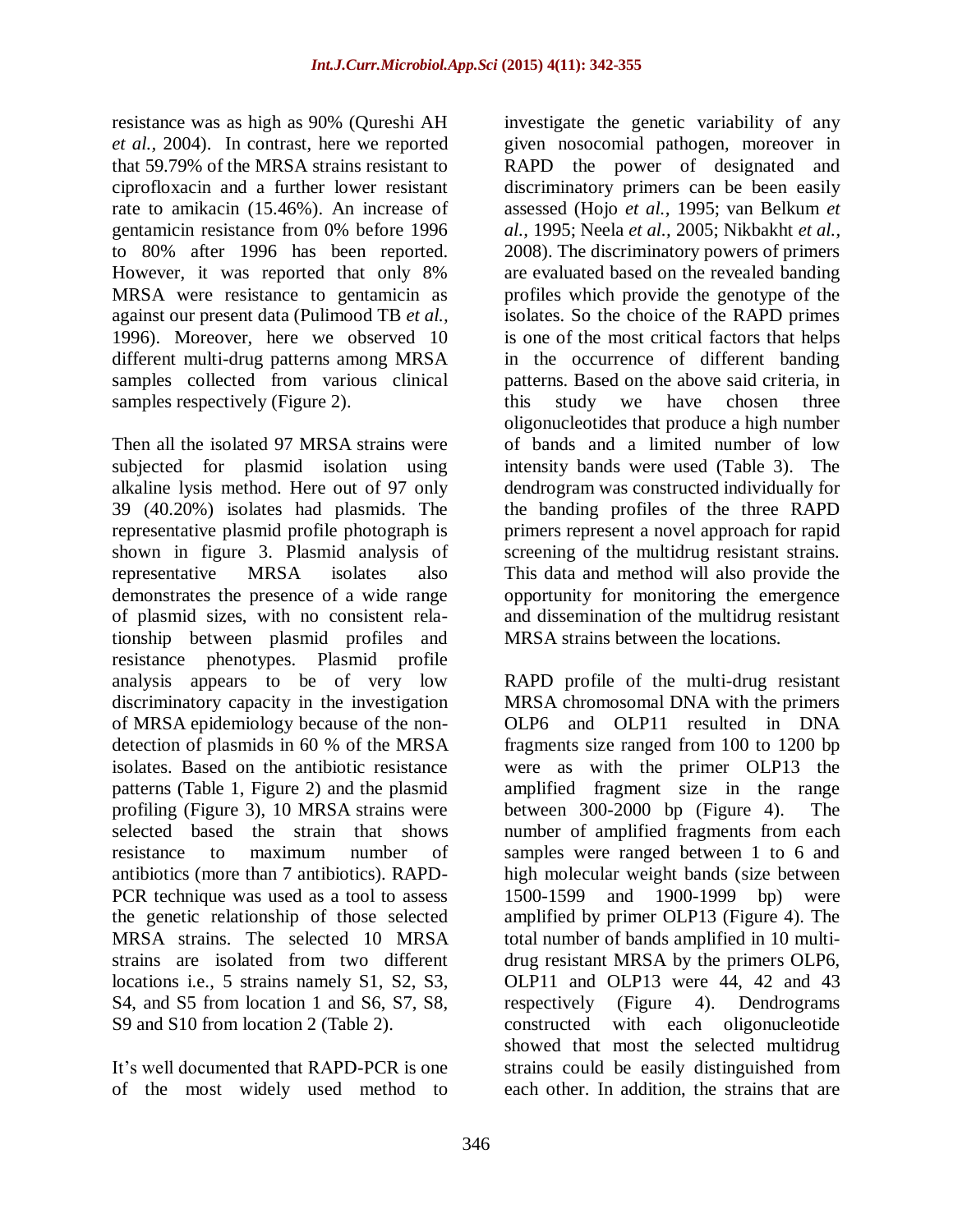clustered together sometimes may differ depending on the nature of the oligonucleotide was used. The dendrogram with genetic variability of 10 multidrug resistance strains using Jacard coefficient method for RAPD data using primer OLP6 OLP11 and OLP13 (Figure 5,6,7).

Cluster analysis of the binary matrix distance based on RAPD data sets were transferred into dendrogram using Pearson coefficient method. A dendrogram based on UPGMA analysis using the RAPD data generated by primer OLP6 is shown in figure 5A. Ten multidrug resistant MRSA isolates were grouped into two and clustered into three classes. The large cluster comprised S1, S8, S9, S4 and S6; a second cluster included strains of the S3, S7 and S10; and the third remaining clusters corresponded to the S1 and S5. The primer OLP6 dendrogram showed that the highest percentage of similarity was between S7 and S10; S8 and S9; S4 and S6 strain, whereas the lowest percentage of similarity was between S1 and S10 strain. The similarity matrixes were obtained for each pairwise comparison of RAPD fragments is shown in figure 5B. The highest similarity value 138.925 to 84.848 recorded between 9 and S10 and lowest values of 66.265 to 127.273 between S7 and S8 samples.

| <b>Antibiotics</b>  | Resistance (%) | Sensitive (%) | Intermediate (%) |
|---------------------|----------------|---------------|------------------|
| <b>Ampicillin</b>   | 90.72          | 9.28          | 0.00             |
| <b>Amikacin</b>     | 15.46          | 84.54         | 0.00             |
| Ciprofloxacin       | 59.79          | 30.93         | 9.28             |
| <b>Cephalexin</b>   | 71.13          | 28.87         | 0.00             |
| <b>Cephotaxime</b>  | 23.71          | 76.29         | 0.00             |
| Cotrimoxazole       | 40.21          | 59.79         | 0.00             |
| <b>Erythromycin</b> | 76.29          | 22.68         | 1.03             |
| Gentamycin          | 31.96          | 57.73         | 10.31            |
| Linezolid           | 7.22           | 92.78         | 0.00             |
| <b>Oxacillin</b>    | 100.00         | 0.00          | 0.00             |
| <b>Pencillium G</b> | 84.54          | 15.46         | 0.00             |
| Vancomycin          | 28.87          | 71.13         | 0.00             |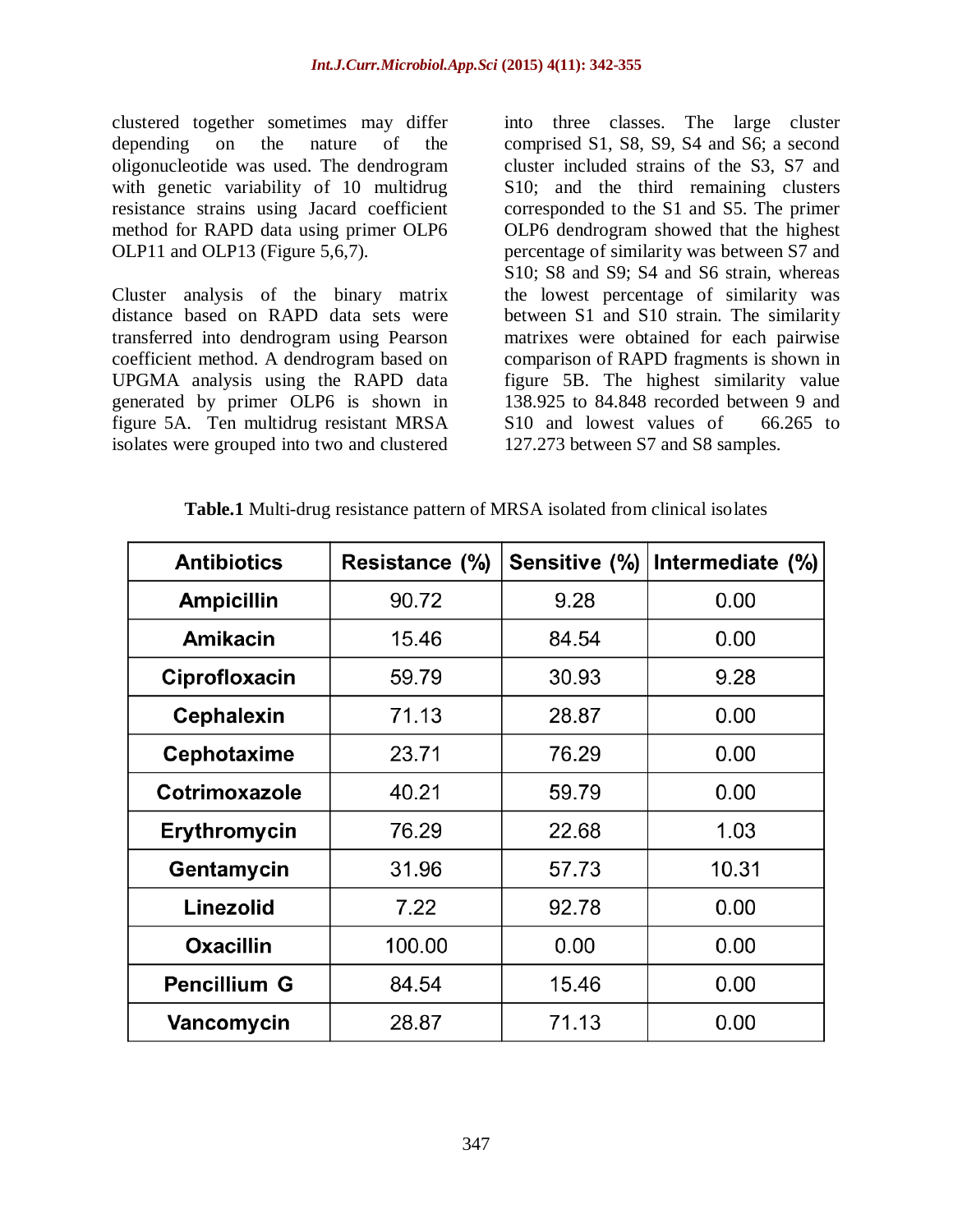| Sample #       | Location       | <b>Resistant pattern</b>                                  |
|----------------|----------------|-----------------------------------------------------------|
| S <sub>1</sub> | 1              | AMP, AMK, CIP,LEX, CTX, CTZ, ERY, GEN, LZD, OXA, PEN, VAN |
| S <sub>2</sub> | 1              | AMP, AMK, CIP, LEX, CTX, CTZ, ERY, GEN, OXA, PEN, VAN     |
| S <sub>3</sub> | 1              | AMP, CIP, LEX, CTX, CTZ, ERY, OXA, PEN, VAN               |
| S <sub>4</sub> | 1              | AMP, CIP, LEX, CTX, CTZ, ERY, GEN, LZD, OXA, PEN, VAN     |
| S <sub>5</sub> | 1              | AMP, AMK, CIP, CTX, CTZ, ERY, GEN, OXA, PEN, VAN          |
| S <sub>6</sub> | $\mathbf{2}$   | AMP, AMK, CIP, LEX, CTX, CTZ, ERY, LZD, OXA, PEN, VAN     |
| <b>S7</b>      | $\mathbf{2}$   | AMP, CTX, CTZ, ERY, GEN, OXA, VAN                         |
| S <sub>8</sub> | 2              | AMP, CIP, LEX, CTZ, ERY, GEN, OXA, PEN, VAN               |
| S <sub>9</sub> | $\mathbf{2}$   | AMP, CIP, LEX, CTZ, OXA, PEN, VAN                         |
| <b>S10</b>     | $\overline{2}$ | AMP, AMK, CTZ, ERY, OXA, PEN, VAN                         |

**Table.2** Antibiotic resistant pattern of the selected ten multidrug resistant MRSA strains

Ampicillin (AMP); Amikacin (AMK); Ciprofloxacin (CIP); Cephalexin (LEX); Cefotaxime (CTX); Cotrimoxazole (CTZ); Erythromycin (ERY); Gentamicin (GEN); Linezolid (LZD); Oxacillin (OXA); Penicillin (PEN); Vancomycin (VAN)

**Figure.1** Pie showing the prevalence rate of MRSA in the collected clinical samples

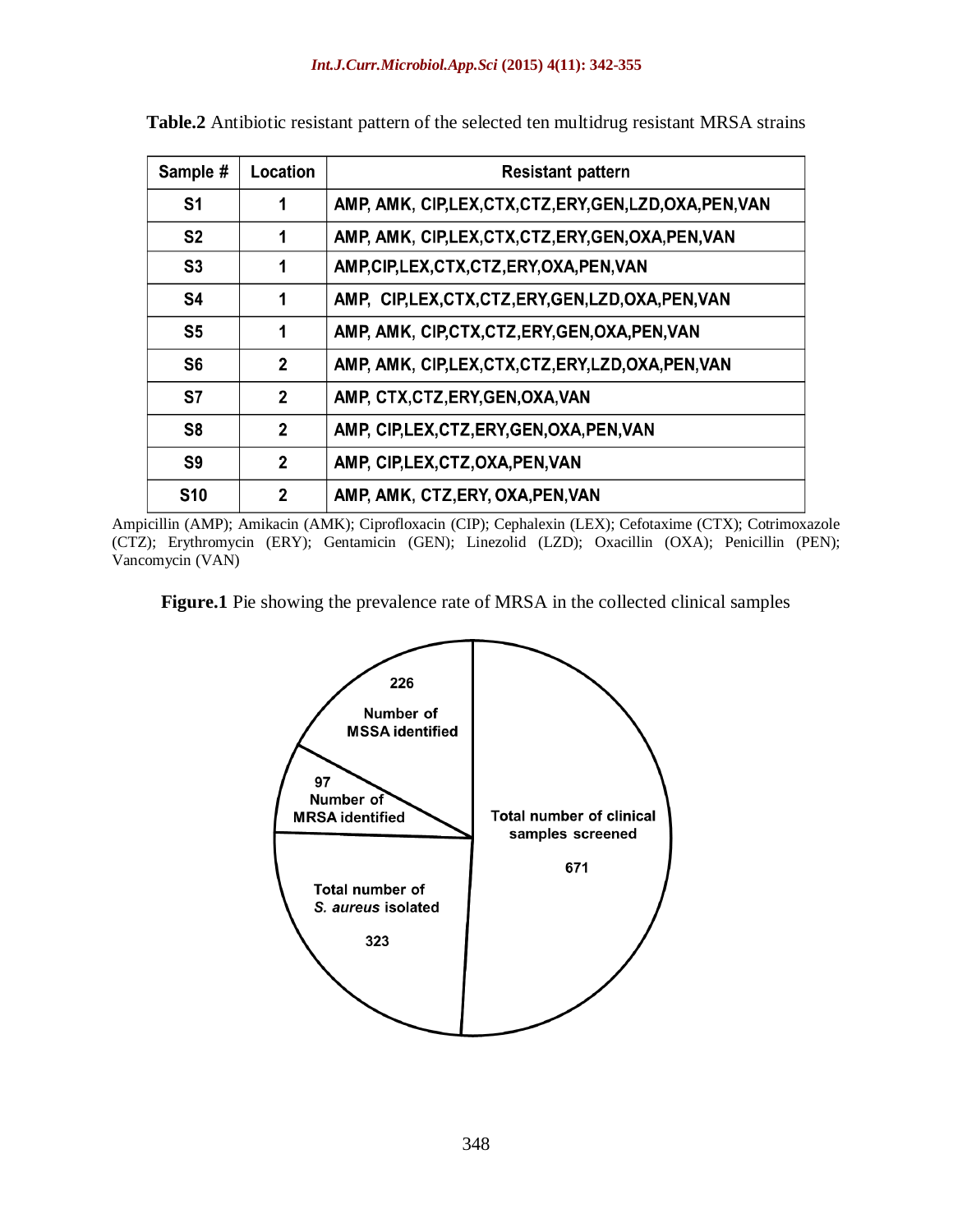



**Figure.3** The representative plasmid profile photograph showing plasmids isolated from MRSA

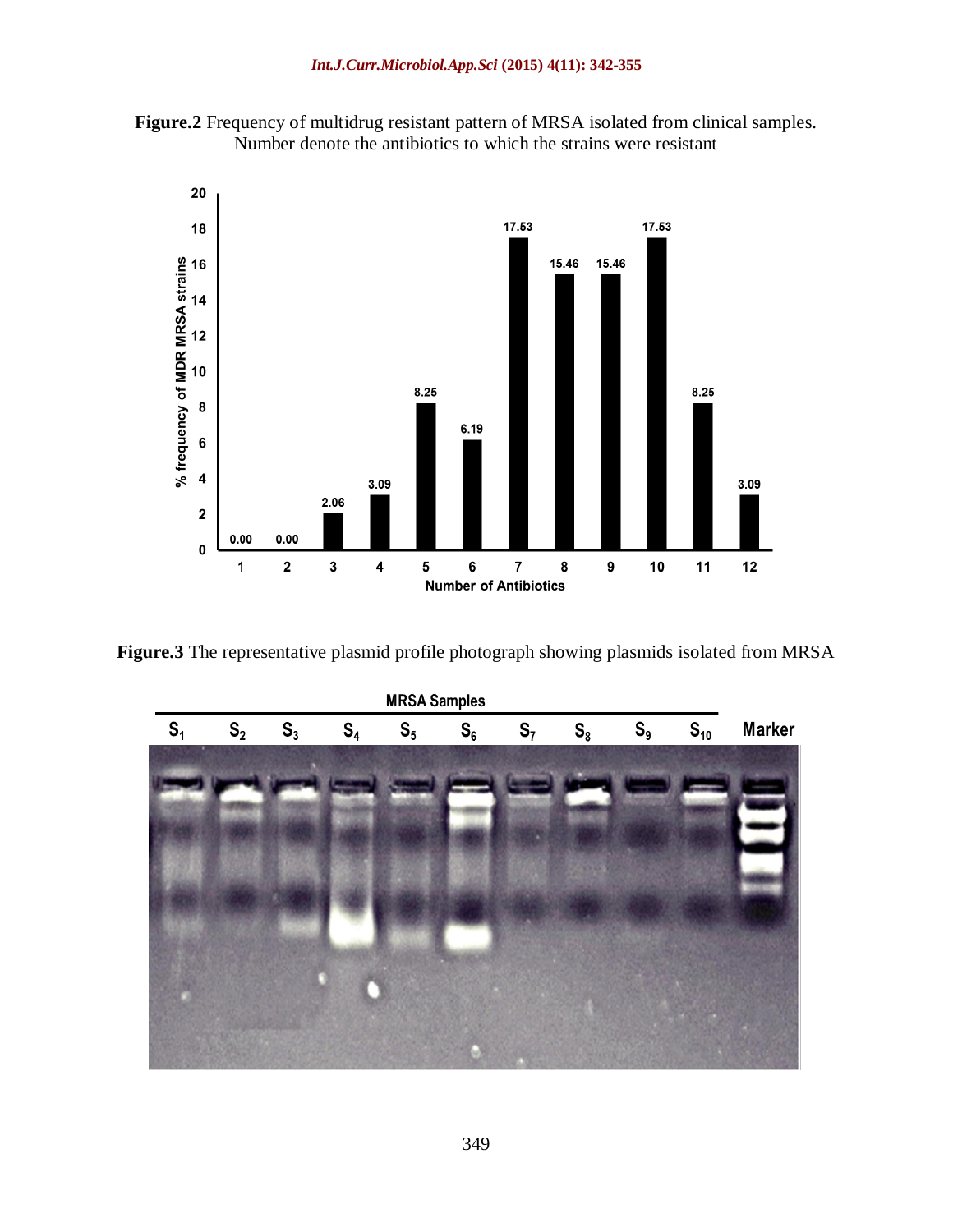**Figure.4** RAPD-PCR profiles and the banding pattern of multi drug resistant *S. aureus* selected from two locations and generated with each primer. (A) RAPD banding patterns obtained with primer OLP6, (B) RAPD banding patterns obtained with primer OLP11 and (C) RAPD banding patterns obtained with primer OLP13. M: DNA ladder. Lanes 1–5: MRSA isolates from location 1; lanes 6-10: MRSA isolates from location 2

> $\overline{\mathbf{s}7}$  $\overline{\text{S8}}$  $\overline{\mathbf{s}}$  $s_{10}$

 $\pmb{\mathbf{+}}$  $\Box$ 

 $\overline{a}$  $\overline{a}$ 

 $\overline{\phantom{a}}$  $\blacksquare$ 

 $\ddot{}$ 

 $\pmb{+}$  $\ddot{}$  $\ddot{}$  $\blacksquare$ 

 $\overline{a}$ 

 $\overline{\phantom{a}}$  $\overline{\phantom{a}}$  $\overline{a}$ 

 $\pmb{\mathbf{+}}$  $\overline{\phantom{a}}$  $\pmb{\mathbf{+}}$  $\ddot{}$ 

 $\overline{\phantom{a}}$ ä,

 $\ddot{}$  $\ddot{}$  $\ddot{}$  $\Box$ 

**S7** S8 S9 **S10** 

÷, L.  $\overline{\phantom{a}}$  $\ddot{}$ 

Ξ Ŧ τ Ŧ

 $\overline{a}$  $\overline{a}$  $\mathbb{Z}$ 

 $\mathbf{r}$  $\overline{+}$  $\overline{+}$ L.

÷.  $\ddot{\phantom{1}}$  $\ddot{}$ ä,

 $\overline{a}$ L. ÷,  $\overline{\phantom{a}}$ 

 $\ddot{}$  $\ddot{}$  $\ddot{}$ l,

l, ä, Ξ

 $\overline{a}$  $\blacksquare$  $\overline{\phantom{a}}$  $\overline{a}$ 

 $\mathbb{Z}^2$  $\blacksquare$  $\pmb{\mathbf{+}}$  $\ddot{}$ 

 $\overline{a}$ 

S8

 $\pmb{+}$ 

 $\blacksquare$  $\pmb{+}$ 

 $\overline{\phantom{a}}$ 

 $\ddot{}$ 

 $\blacksquare$  $\overline{a}$ 

 $\ddot{\phantom{1}}$ 

t,

 $\ddot{}$  $\blacksquare$ 

 $\pmb{+}$  $\ddot{}$ 

 $\overline{\phantom{0}}$ 

÷,  $\overline{\phantom{a}}$ 

S9

 $\blacksquare$ 

 $\pmb{+}$ 

 $\blacksquare$ 

 $\blacksquare$ 

 $\overline{a}$ 

 $\overline{\phantom{a}}$ ä,

 $\overline{+}$  $\overline{+}$  $\overline{+}$ 

 $\ddot{}$  $\overline{a}$ 

L,

L,

Ĭ.

ä,

 $\overline{a}$ 

 $\overline{\phantom{0}}$ 

**S10** 

 $\ddot{}$ 

 $\blacksquare$ 

 $\ddot{}$ 

 $\ddot{\phantom{1}}$ 

÷

 $\ddot{}$ 

L.

 $\blacksquare$ 

 $\ddot{}$ 

 $\ddot{+}$ L.

l,

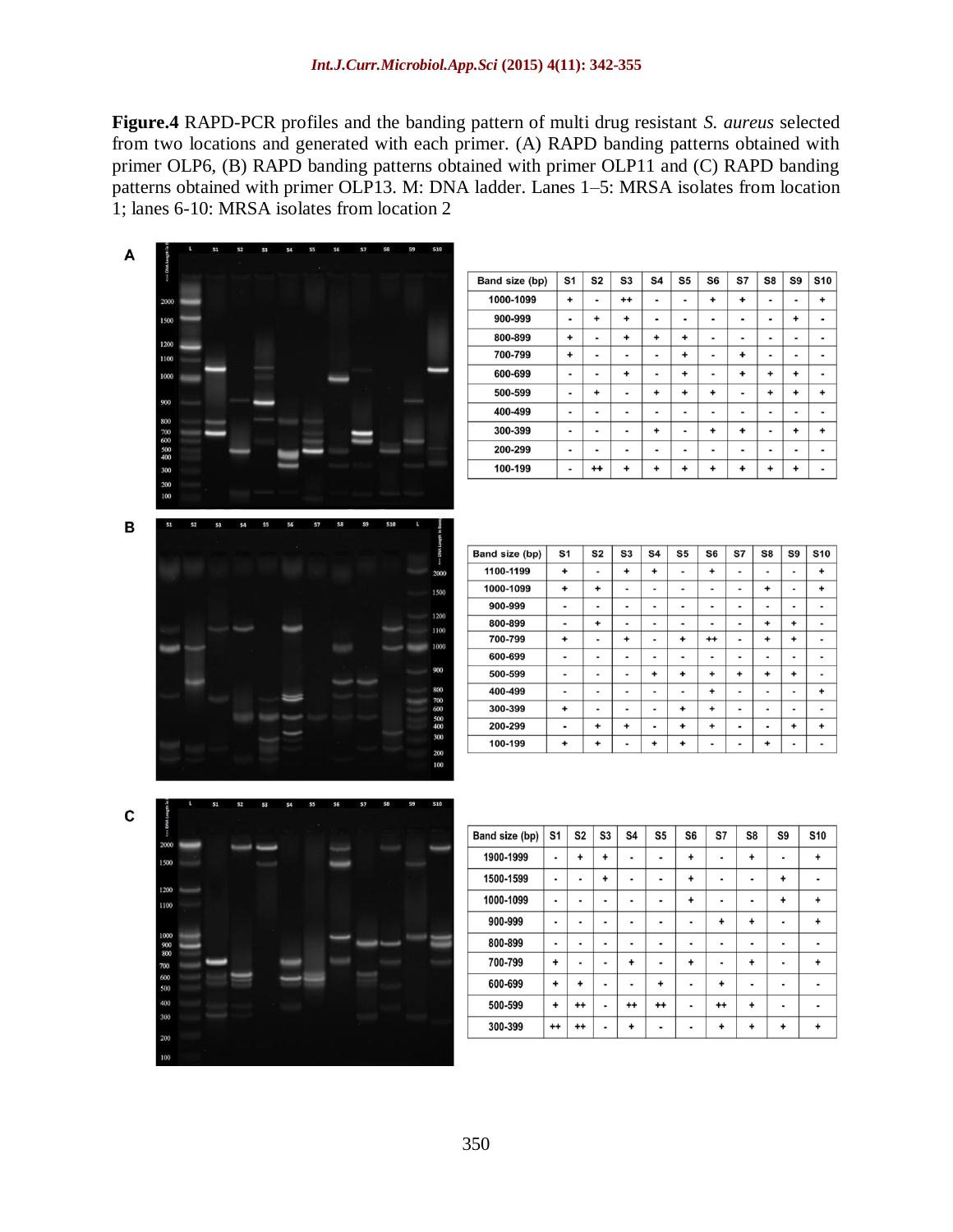**Figure.5** A. Genetic relationship between 10 *S. aureus* isolates, from two locations, as estimated by clustering analysis of RAPD profiles obtained with the primers OLP6. S1–S5: MRSA isolates from location 1; S6-S10: MRSA isolates from location 2. The dendrogram was generated by the unweighted pair group method with arithmetic averages (UPGMA). B. Similarity matrix showing genetic similarity of 10 MRSA strains using Pearson coefficient method for RAPD data using OLP6. C. Distance matrix showing genetic divergence of 10 MRSA strains using Pearson coefficient method for RAPD data using OLP6



**Figure.6** A. Genetic relationship between 10 *S. aureus* isolates, from two locations, as estimated by clustering analysis of RAPD profiles obtained with the primers OLP11. S1–S5: MRSA isolates from location 1; S6-S10: MRSA isolates from location 2. The dendrogram was generated by the unweighted pair group method with arithmetic averages (UPGMA). B. Similarity matrix showing genetic similarity of 10 MRSA strains using Pearson coefficient method for RAPD data using OLP11. C. Distance matrix showing genetic divergence of 10 MRSA strains using Pearson coefficient method for RAPD data using OLP11

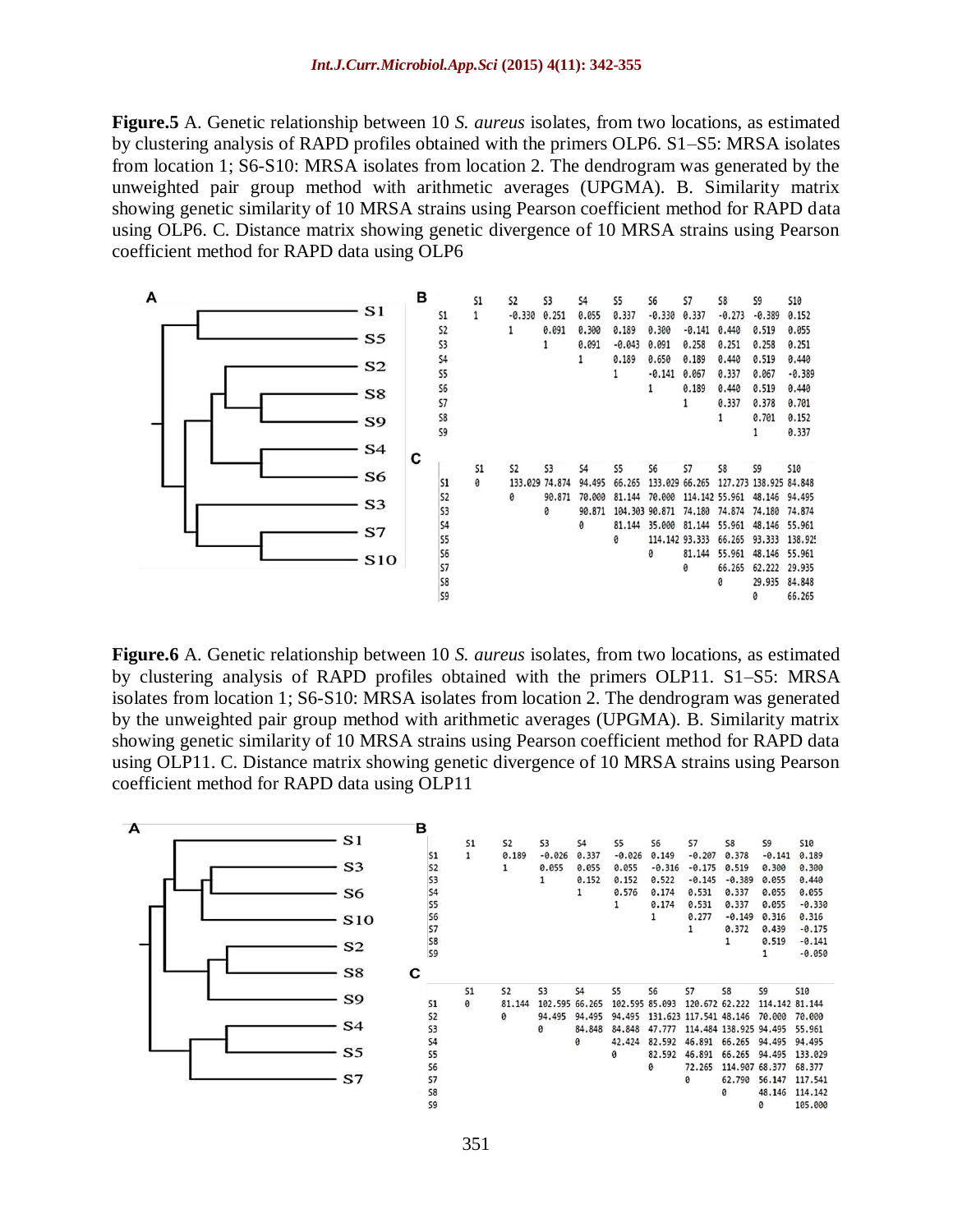**Figure.6** A. Genetic relationship between 10 *S. aureus* isolates, from two locations, as estimated by clustering analysis of RAPD profiles obtained with the primers OLP13. S1–S5: MRSA isolates from location 1; S6-S10: MRSA isolates from location 2. The dendrogram was generated by the unweighted pair group method with arithmetic averages (UPGMA). B. Similarity matrix showing genetic similarity of 10 MRSA strains using Pearson coefficient method for RAPD data using OLP13. C. Distance matrix showing genetic divergence of 10 MRSA strains using Pearson coefficient method for RAPD data using OLP13.



A dendrogram on the RAPD data generated by primer OLP11 is shown in figure 6. The analysis revealed that 10 multidrug resistant MRSA isolates were grouped into two and clustered into two classes. Large cluster comprised of strains that include S1, S3, S6, S10, S2, S8, S9; and the smaller cluster included strains of the S4, S5 and S7. The dendogram based on primer OLP11 showed that the highest percentage of similarity was between S2 and S8; S4 and S5, whereas the lowest percentage of similarity was between S1 and S7 strain. The similarity matrixes were obtained for each pairwise comparison of RAPD fragments is shown in figure 6B. The highest similarity value 0.378 recorded between S8 and S9 and lowest values of 0.026 to 0.149 between S3 and S7 samples.

|           | <b>S1</b> | <b>S2</b>      | 53       | 54                | 55                     | S6               | 57               | 58       | S9                      | <b>S10</b>      |
|-----------|-----------|----------------|----------|-------------------|------------------------|------------------|------------------|----------|-------------------------|-----------------|
| 51        | 1         | 0.559          | $-0.304$ | 0.519             | 0.337                  | $-0.141$         | 0.378            | 0.067    | $-0.026$                | 0.067           |
| <b>S2</b> |           | $\mathbf{1}$   | 0.059    |                   |                        | $-0.228$         | 0.559            | 0.258    | $-0.101$                | $-0.043$        |
| 53        |           |                | 1        | 0.411<br>$-0.258$ | 0.603                  |                  |                  |          |                         | 0.122           |
|           |           |                |          |                   | $-0.213$               | 0.645            | $-0.304$         | 0.122    | 0.284                   |                 |
| \$4       |           |                |          | 1                 | 0.440                  | $-0.050$         | 0.189            | 0.519    | $-0.330$                | 0.189           |
| 55        |           |                |          |                   | 1                      | $-0.330$         | 0.701            | $-0.026$ | $-0.273$                | $-0.389$        |
| 56        |           |                |          |                   |                        | $\mathbf{1}$     | $-0.471$         | 0.189    | 0.440                   | 0.519           |
| 57        |           |                |          |                   |                        |                  | 1                | 0.067    | $-0.026$                | $-0.244$        |
| 58        |           |                |          |                   |                        |                  |                  | 1        | $-0.389$                | 0.689           |
| S9        |           |                |          |                   |                        |                  |                  |          | $\mathbf{1}$            | $-0.026$        |
|           |           |                |          |                   |                        |                  |                  |          |                         |                 |
|           | 51        | S <sub>2</sub> | 53       | \$4               | S <sub>5</sub>         | S6               | 57               | S8       | S9                      | <b>S10</b>      |
|           |           |                |          |                   |                        |                  |                  |          |                         |                 |
| 51        | 0         | 44,057         | 130,429  | 48,146            | 66,265                 | 114, 142 62, 222 |                  | 93.333   | 102,595 93,333          |                 |
| <b>S2</b> |           | 0              | 94,107   | 58,921            | 39,698                 | 122,822 44,057   |                  | 74,180   |                         | 110.050 104.303 |
| 53        |           |                | 0        |                   | 125.820 121.320 35.450 |                  | 130,429 87,828   |          | 71,573                  | 87,828          |
| \$4       |           |                |          | 0                 | 55,961                 | 105,000 81,144   |                  | 48,146   | 133.029 81.144          |                 |
| 55        |           |                |          |                   | 0                      | 133.029 29.935   |                  |          | 102.595 127.273 138.925 |                 |
| <b>S6</b> |           |                |          |                   |                        | 0                | 147, 140 81, 144 |          | 55.961 48.146           |                 |
| 57        |           |                |          |                   |                        |                  | 0                | 93.333   |                         | 102.595 124.444 |
| 58        |           |                |          |                   |                        |                  |                  | 0        | 138,925 31,111          |                 |
| 59        |           |                |          |                   |                        |                  |                  |          | ø                       | 102.595         |

UPGMA analysis for the dendrogram made based on the RAPD data generated by primer OLP13 were performed and shown in figure 7. Analysis showed that the 10 multidrug resistant MRSA strains were grouped into two and clustered into three classes. The large cluster comprised the S1, S3, S6, and S10; a second cluster included strains of the S2, S8 and S9; and the third remaining clusters corresponded to the S4, S5 and S7. The highest percentage of similarity was observed between S8 and S10 whereas the lowest percentage of similarity was between S1 and S9 strain in the dendogram by primer OLP13. The similarity matrixes were obtained for each pairwise comparison of RAPD fragments is shown in figure 7B. The highest similarity value 0.559 to 0.519 recorded between S2 and S4 and lowest values of 0.026 to 0.067 between S9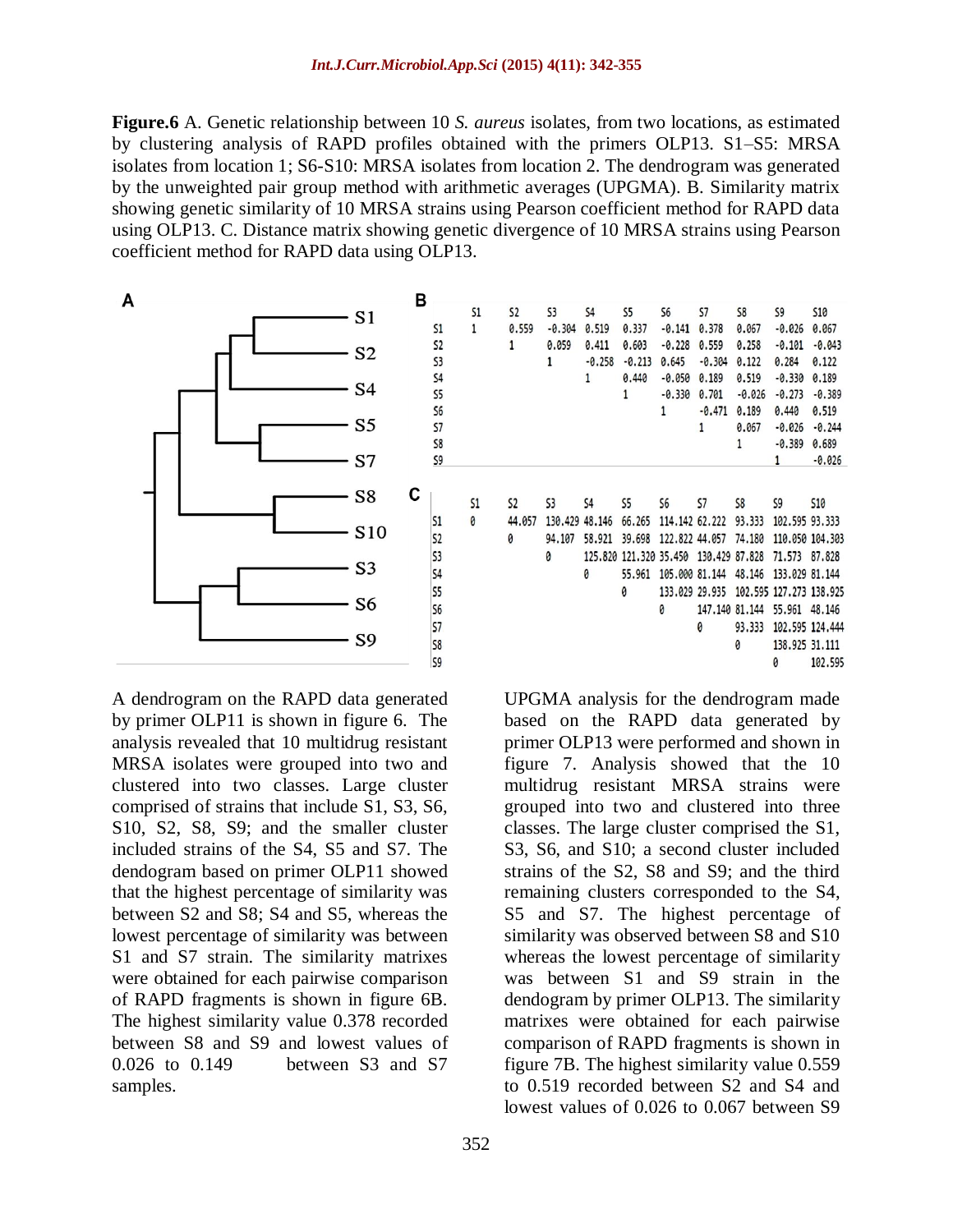and S10 samples. Similar observations have been reported in earlier studies also (Neela *et al.,* 2005; Nikhbakt *et al.,* 2008; Idil *et al.,* 2014). The dendrogram indicated that the strains are from two different locations within in the city and placed in the different groups based on their genetic similarities. The reason for this situation especially in developing countries might be due to the factors such as antibiotic misuse, shortfalls in infection control and moreover urban migration might increase the chance of dissemination of resistant strains in to the health care setup as well as in the community. Recent studies in Nigeria and Nepal have demonstrated that urban residents are more likely to harbour resistant bacteria than people residing in rural or provincial areas (Lamikanra and Okeke, 1997; Walson *et al.,* 2001).

In conclusion, it is important to have fast and reliable epidemiological typing method to monitor the inter or intra-spread of multidrug resistant MRSA strains. Here, three primers were used for the analysis of multidrug resistant MRSA using RAPD-PCR. All the three dendogram obtained here clearly demonstrates the distinct clustering of the multi-drug resistant strains are due to the intra-spread of the MRSA strains between locations. Moreover, RAPD-PCR could be used to track the routes of transmission, which could be used in controlling the spread of strains within hospital, and between the hospitals, and especially preventing the nosocomial infections caused by the multi-drug resistant MRSA.

### **Reference**

Andrasevic, A.T., Power, E.G., Anthony, R.M., Kalenic, S., French, G.L. 1999. Failure of bacteriophage typing to detect an inter-hospital outbreak of methicillin-resistant *Staphylococcus aureus* (MRSA) in Zagreb subsequently identified by random amplification of polymorphic DNA (RAPD) and pulsed-field gel electrophoresis (PFGE). *Clin. Microbiol. Infect.,*  5(10): 634–42.

- Chikere, C.B., Chikere, B.O., Omoni, V.T. 2008. Antibiogram of clinical isolates from a hospital in Nigeria. *Afr. J. Biotechnol.,* 7(24): 4359– 4363.
- Clinical and Laboratory Standards Institute, 2005. Performance standards for antimicrobial susceptibility testing; fifteenth informational supplement.M100- S15. CLSI, Wayne, P.A.
- Courvalin, P., Weber, J.T. 2005. Antimicrobial drugs and resistance. *Emerg. Infect. Dis.,* 11: 791–797.
- Deleo, F.R., Otto, M., Kreiswirth, B.N., Chambers, H.F. 2010. Communityassociated methicillin-resistant *Staphylococcus aureus*. *Lancet,* 375: 1557–68.
- Diep, B.A., Chambers, H.F., Graber, C.J., Szumowski, J.D., Miller, L.G., Han, L.L., *et al.,* 2008. Emergence of multidrug-resistant, communityassociated, methicillin-resistant *Staphylococcus aureus* clone USA300 in men who have sex with men. *Ann. Intern. Med.,* 148(4): 249– 57.
- Franklin lowy D. 2003. Antimicrobial resistance: The example of *Staphylococcus aureus*. *J. Clin. Invest.,* 111: 1265–1273.
- Gaurav K.S., Beena, D.B., and Ganesh, R. 2014. Molecular characterization of *Staphylococcus aureus* - human pathogen from clinical samples by RAPD markers. *Int. J. Curr. Microbiol. App. Sci.,* 3(2): 349–354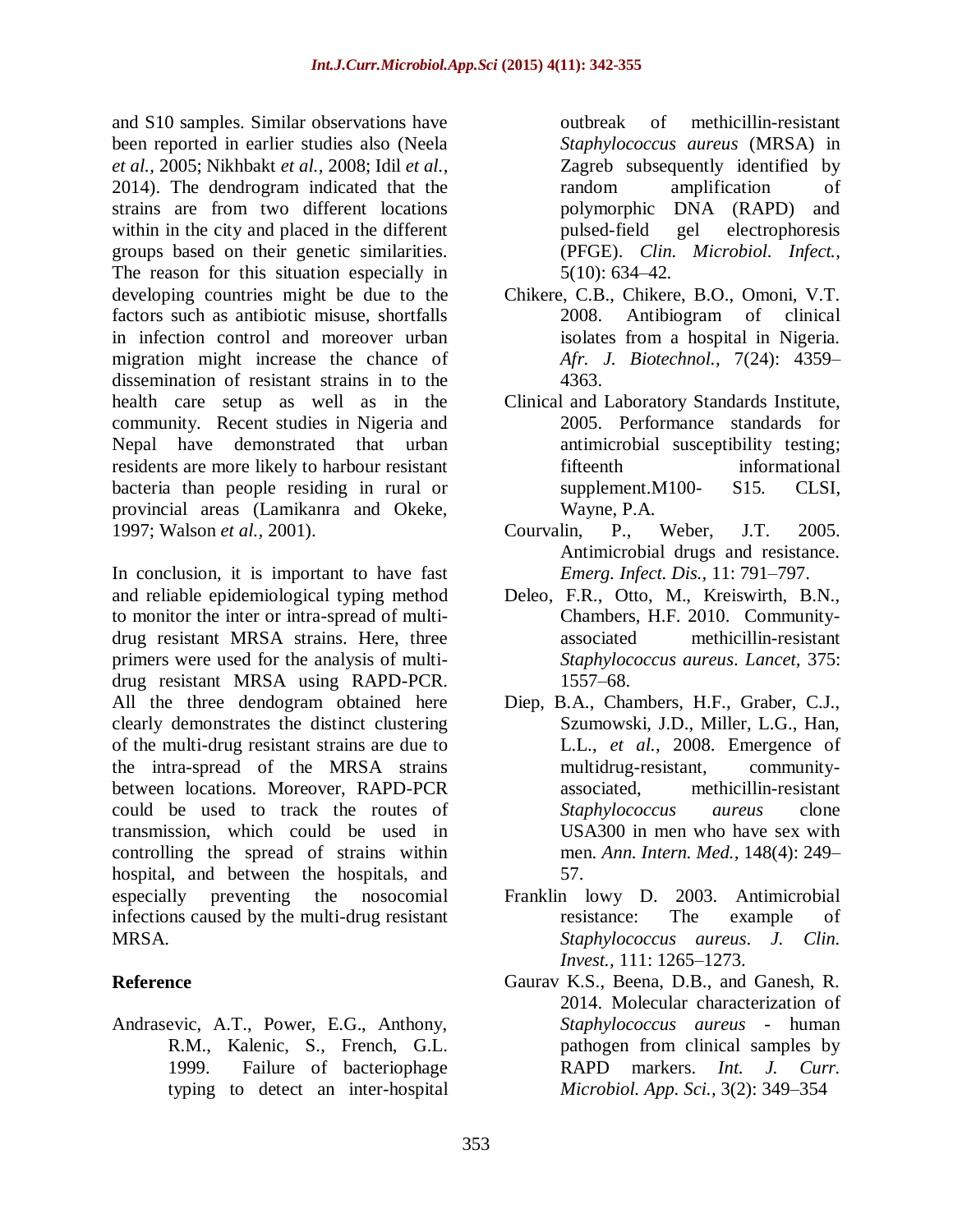- Gerardo Alvarez-Uria, Raghuprakash Reddy. 2012. Prevalence and Antibiotic Susceptibility of Community-Associated Methicillin-Resistant *Staphylococcus aureus* in a Rural Area of India: Is MRSA Replacing Methicillin-Susceptible *Staphylococcus aureus* in the Community? *ISRN Dermatol.,* 5: 248951.
- Hojo, S., Fugita, J., Negayama, K., Ohnishi, T., Xu, G., Yamaji, Y., Okada, H., Takahara, J. 1995. Clinical utility of DNA fingerprinting by Arbitrarily-Primed Polymerase Chain Reaction (AP-PCR) in nosocomial infection caused by Methicillin-resistant *Staphylococcus aureus*. *Kansenshogaku Zasshi,* 69: 1272– 1277.
- Idil, N., Bilkay, I.S. 2014. Application of RAPD-PCR for determining the clonality of methicillin resistant *Staphylococcus aureus* isolated from different hospitals. *Braz. Arch. Biol. Technol., 57*(4): 548–553.
- Intrakamhaenga, M., Komutarin, T. 2012. Antibiotics resistance and RAPD-PCR typing of multidrug resistant MRSA isolated from bovine mastitis cases in Thailand. *Sci. Asia,* 38: 30– 35.
- Joshi, S., Ray, P., Manchanda, V., Bajaj, J., Chitnis, D.S., Gautam, V., Goswami, P., Gupta, V. *et al.,* 2013. Methicillin resistant *Staphylococcus aureus* (MRSA) in India: Prevalence & susceptibility pattern. *Indian J. Med. Res.,* 137: 363–369.
- Kennedy, A.D., Deleo, F.R. 2009. Epidemiology and Virulence of Community-Associated MRSA. *Clin. Microbiol. Newslett.,* 31: 153– 60.
- Kuroda, Makoto *et al.* 2001. Whole genome sequencing of methicillin-resistant

*Staphylococcus aureus*. *Lancet,* 357: 1225–1240.

- Lamikanra, A., Okeke, I.N. 1997. A study of the effect of the urban/rural divide on the incidence of antibiotic resistance in *Escherichia coli. Biomed. Lett*., 55: 91–97.
- Neela, V., Mariana, N.S., Radu, S., Zamberi, S., Raha, A.R., Rosli, R. 2005. Use of RAPD to investigate the epidemiology of *Staphylococcus aureus* infection in Malaysian Hospitals. *World J. Microbiol. Biotechnol.,* 21: 245–251.
- Nikbakht, M., Nahaei, M.R., Akhi, M.T., Asgharzadeh, M., Nikvash, S. 2008. Molecular fingerprinting of methicillin-resistant *Staphylococcus aureus* strains isolated from patients and staff of two Iranian hospitals. *J. Hosp. Infect.,* 69: 46–55.
- Patel, A.K., Patel, K.K., Patel, K.R., Shah, S., Dileep, P. 2010. Time trends 2. In the epidemiology of microbial infections at a tertiary care centre in west India over last 5 years. *J. Assoc. Physicians India,* 58: 37–40.
- Pulimood, T.B., Lalitha, M.K., Jesudason, M.V. 1996. The spectrum of antimicrobial resistance amongst MRSA in a tertiary care centre in India. *Ind. J. Med. Res.,* 103: 212–5.
- Qureshi, A.H, Rafi, S., Qureshi, S.M., Ali, A.M. 2004. The current susceptibility patterns of methicillin resistant *Staphylococcus aureus* to conventional anti *Staphylococcus* antimicrobials at Rawalpindi. *Pak. J. Med. Sci.,* 20: 361–4.
- Rajaduraipandi, K., KR Mani, K Panneerselvam, M Mani, M Bhaskar, P Manikandan.2006. Prevalence and antimicrobial susceptibility pattern of Methicillin resistant *Staphylococcus aureus*: A multicentre study. *Indian J. Med.*